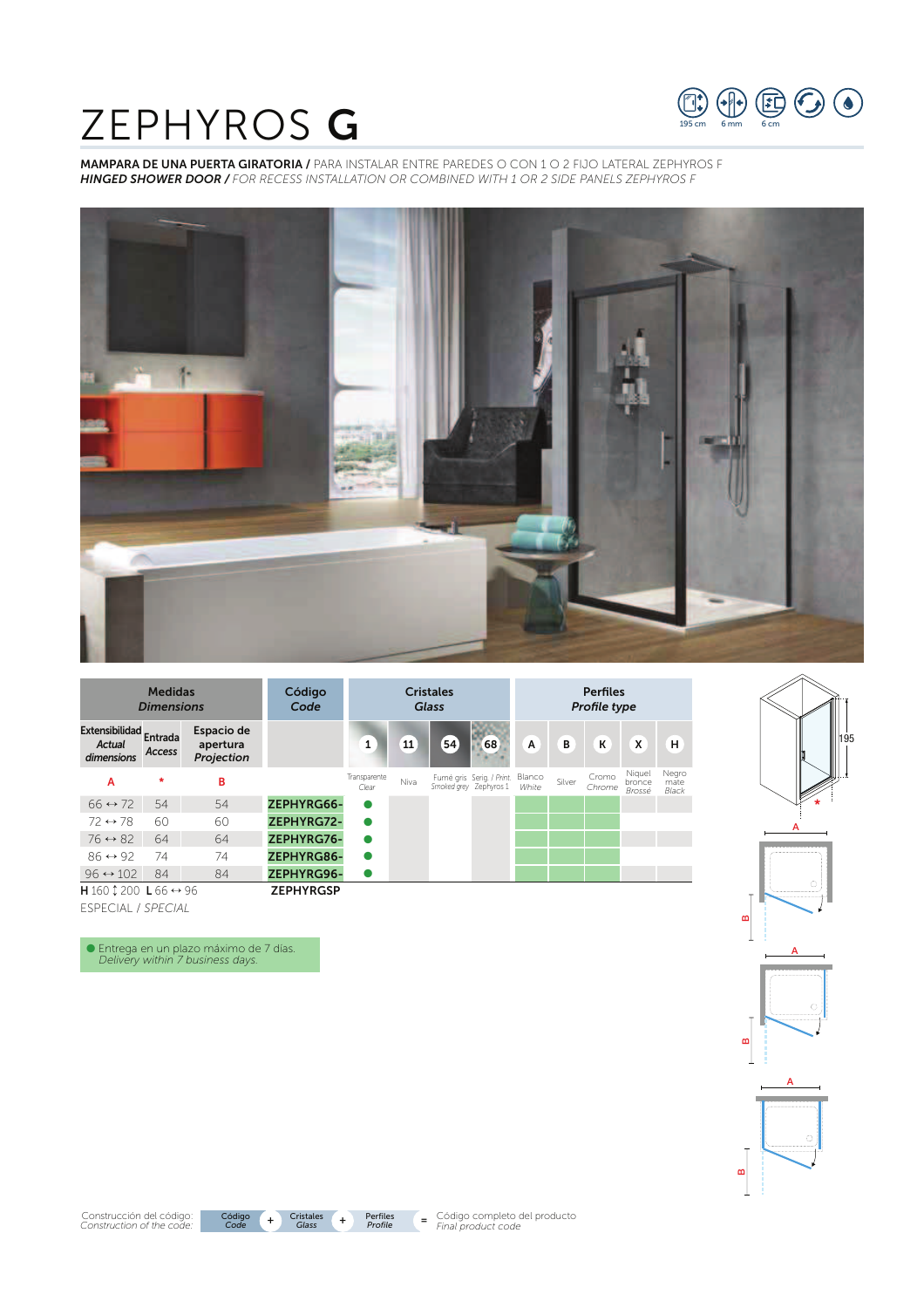# ZEPHYROS F







O Entrega en un plazo máximo de 7 días. *Delivery within 7 business days.*

Para las soluciones con dos paneles fijos laterales, utilizar siempre 2 barras de sujeción en ángulo *For the solution with 2 fixed panels always use 2 support angle bars*









 $\bigoplus_{n\leq m}\bigoplus_{n\leq m}\bigoplus_{3\leq m}\bigoplus\bigoplus$ 







162 163